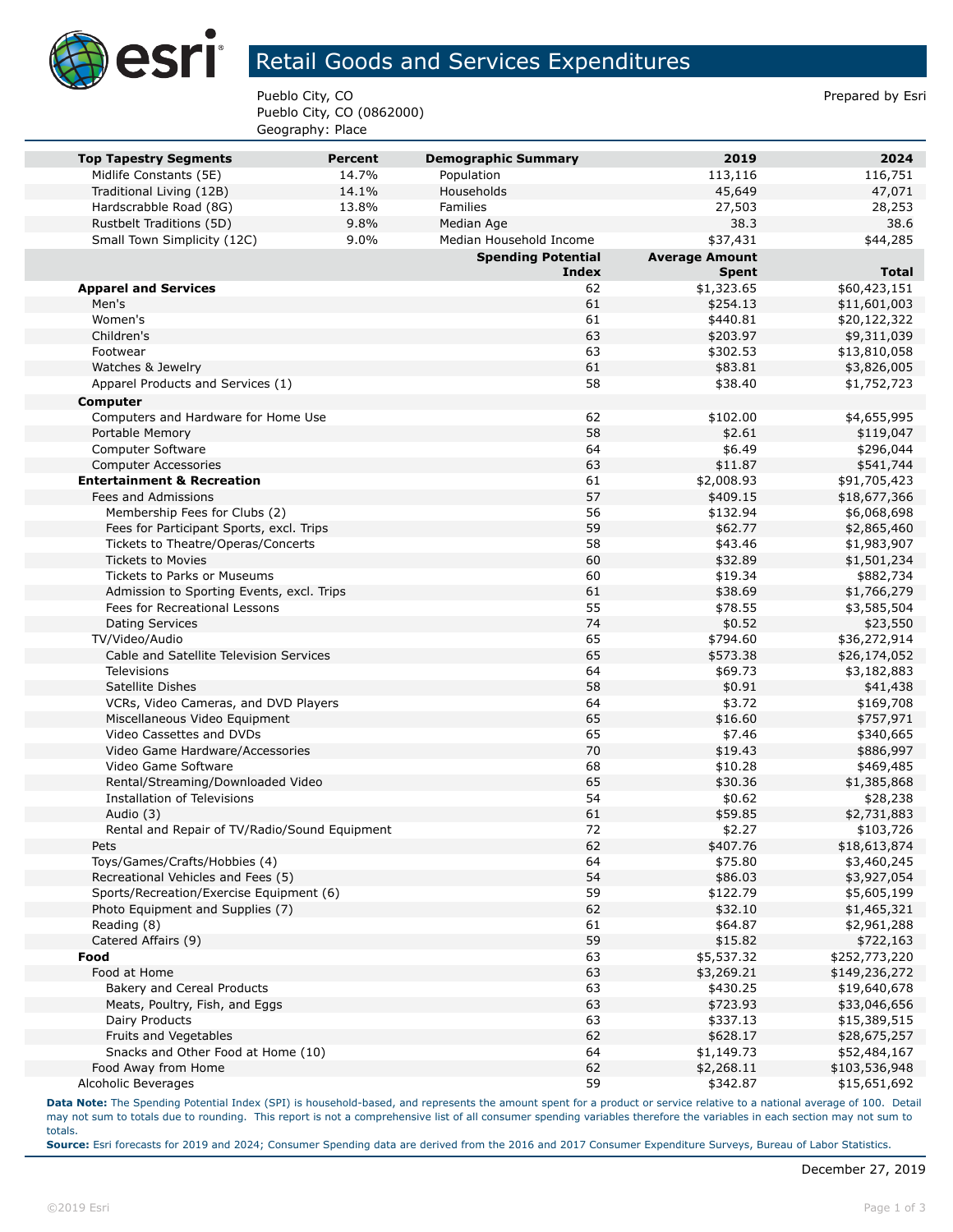

## Retail Goods and Services Expenditures

Pueblo City, CO **Prepared by Estimate Accord Prepared by Estimate Accord Prepared by Estimate Accord Prepared by Estimate Accord Prepared by Estimate Accord Prepared by Estimate Accord Prepared by Estimate Accord Prepared** Pueblo City, CO (0862000) Geography: Place

|                                            | <b>Spending Potential</b><br><b>Index</b> | <b>Average Amount</b><br>Spent | <b>Total</b>    |
|--------------------------------------------|-------------------------------------------|--------------------------------|-----------------|
| <b>Financial</b>                           |                                           |                                |                 |
| Value of Stocks/Bonds/Mutual Funds         | 59                                        | \$12,573.00                    | \$573,944,856   |
| Value of Retirement Plans                  | 59                                        | \$56,533.80                    | \$2,580,711,383 |
| Value of Other Financial Assets            | 67                                        | \$3,825.86                     | \$174,646,771   |
| Vehicle Loan Amount excluding Interest     | 64                                        | \$1,842.53                     | \$84,109,753    |
| Value of Credit Card Debt                  | 62                                        | \$1,504.77                     | \$68,691,281    |
| Health                                     |                                           |                                |                 |
| Nonprescription Drugs                      | 65                                        | \$92.65                        | \$4,229,429     |
| <b>Prescription Drugs</b>                  | 66                                        | \$242.56                       | \$11,072,755    |
| Eyeglasses and Contact Lenses              | 64                                        | \$58.00                        | \$2,647,824     |
| Home                                       |                                           |                                |                 |
| Mortgage Payment and Basics (11)           | 57                                        | \$5,748.20                     | \$262,399,636   |
| Maintenance and Remodeling Services        | 56                                        | \$1,190.55                     | \$54,347,615    |
| Maintenance and Remodeling Materials (12)  | 61                                        | \$299.55                       | \$13,673,984    |
| Utilities, Fuel, and Public Services       | 65                                        | \$3,148.93                     | \$143,745,724   |
| <b>Household Furnishings and Equipment</b> |                                           |                                |                 |
| Household Textiles (13)                    | 63                                        | \$63.47                        | \$2,897,461     |
| Furniture                                  | 62                                        | \$383.29                       | \$17,496,753    |
| Rugs                                       | 64                                        | \$20.60                        | \$940,218       |
| Major Appliances (14)                      | 62                                        | \$220.10                       | \$10,047,177    |
| Housewares (15)                            | 62                                        | \$66.20                        | \$3,022,083     |
| Small Appliances                           | 64                                        | \$30.97                        | \$1,413,775     |
| Luggage                                    | 59                                        | \$8.26                         | \$377,249       |
| Telephones and Accessories                 | 58                                        | \$43.48                        | \$1,984,754     |
| <b>Household Operations</b>                |                                           |                                |                 |
| Child Care                                 | 57                                        | \$292.75                       | \$13,363,524    |
| Lawn and Garden (16)                       | 59                                        | \$276.99                       | \$12,644,473    |
| Moving/Storage/Freight Express             | 63                                        | \$42.13                        | \$1,923,067     |
| Housekeeping Supplies (17)                 | 64                                        | \$476.06                       | \$21,731,528    |
| <b>Insurance</b>                           |                                           |                                |                 |
| Owners and Renters Insurance               | 63                                        | \$364.94                       | \$16,659,335    |
| Vehicle Insurance                          | 64                                        | \$992.77                       | \$45,318,796    |
| Life/Other Insurance                       | 62                                        | \$284.66                       | \$12,994,557    |
| Health Insurance                           | 64                                        | \$2,505.52                     | \$114,374,260   |
| Personal Care Products (18)                | 64                                        | \$318.46                       | \$14,537,453    |
| School Books and Supplies (19)             | 61                                        | \$94.61                        | \$4,318,727     |
| <b>Smoking Products</b>                    | 72                                        | \$291.31                       | \$13,298,019    |
| Transportation                             |                                           |                                |                 |
| Payments on Vehicles excluding Leases      | 64                                        | \$1,629.95                     | \$74,405,557    |
| Gasoline and Motor Oil                     | 64                                        | \$1,463.17                     | \$66,792,219    |
| Vehicle Maintenance and Repairs            | 64                                        | \$736.50                       | \$33,620,462    |
| <b>Travel</b>                              |                                           |                                |                 |
| <b>Airline Fares</b>                       | 56                                        | \$307.04                       | \$14,016,174    |
| Lodging on Trips                           | 58                                        | \$358.65                       | \$16,371,879    |
| Auto/Truck Rental on Trips                 | 58                                        | \$15.28                        | \$697,689       |
| Food and Drink on Trips                    | 58                                        | \$315.37                       | \$14,396,413    |

**Data Note:** The Spending Potential Index (SPI) is household-based, and represents the amount spent for a product or service relative to a national average of 100. Detail may not sum to totals due to rounding. This report is not a comprehensive list of all consumer spending variables therefore the variables in each section may not sum to totals. **Source:** Esri forecasts for 2019 and 2024; Consumer Spending data are derived from the 2016 and 2017 Consumer Expenditure Surveys, Bureau of Labor Statistics.